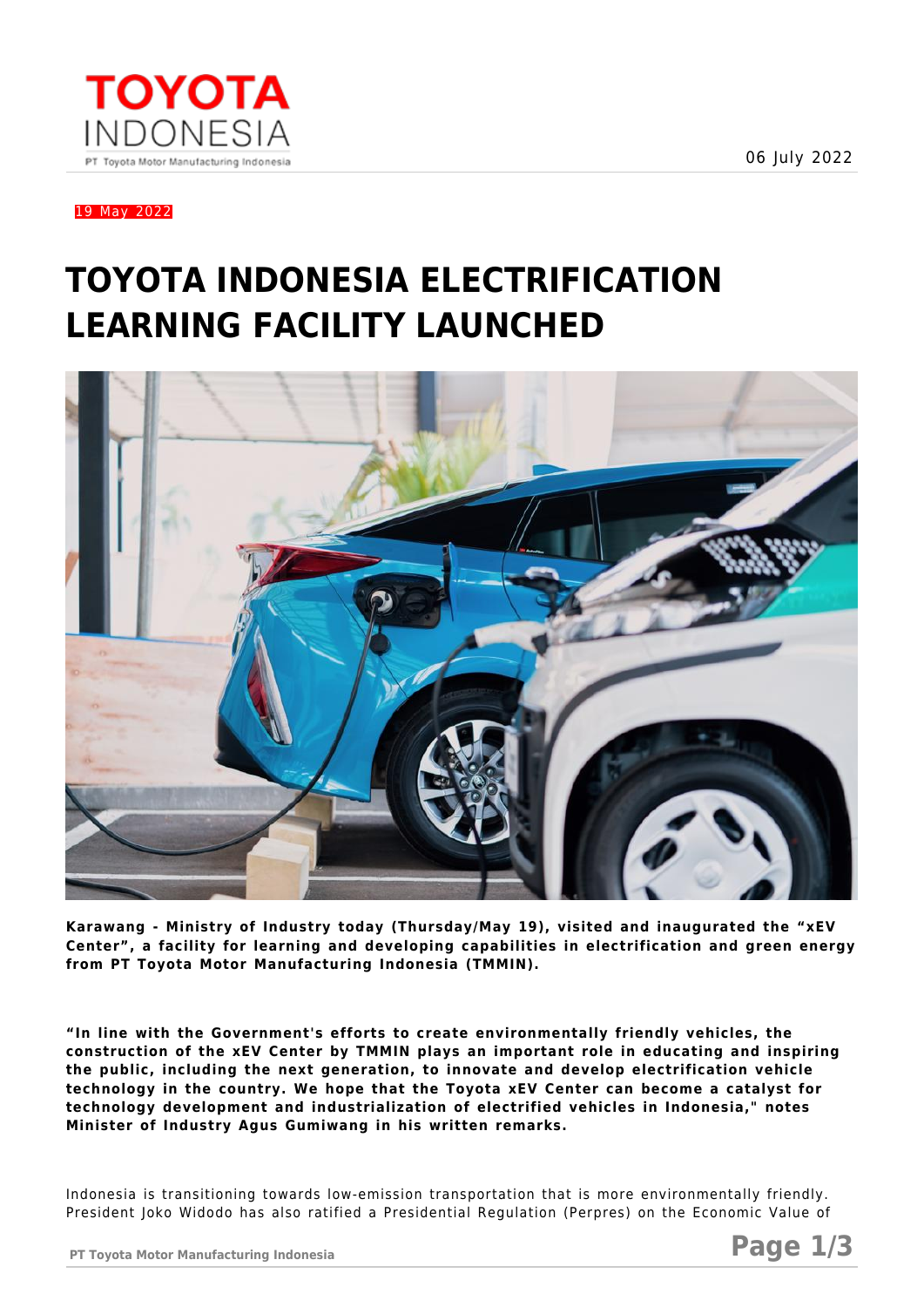Carbon (NEK), which will reduce carbon emissions by 41% with international support by 2030. Thus the active participation of society, stakeholders, and industry play a crucial role in achieving Carbon Neutrality for a sustainable future.

The automotive industry has a role in disseminating understanding and knowledge about the importance of Indonesia's transformation towards the era of electrification. The main goal is to minimize emissions by using various electrified vehicles options.

**"The xEV Center is an actualization of the triple helix collaboration and synergy between the Government, Academia, and Automotive Industry. We fully support the government in its ongoing efforts to achieve the Carbon Neutrality target, therefore our xEV Center is developed as part of the electrification era ecosystem through public advocacy on various electrification options and technologies. Toyota believes that to achieve Carbon Neutrality there must be practical and sustainable solutions through various technology options (multi pathways) such as vehicles with high fuel efficiency, Flexi Engine (bio-fuel), HEV, PHEV, BEV, and hydrogen-fueled FCEV that are in accordance with Indonesian consumer needs and conditions," said Warih Andang Tjahjono, President Director of PT TMMIN.**

## **xEV Center Development Philosophy**

xEV Center was established at the TMMIN Karawang 3 factory site with an area of 600 m2. The first phase of the construction process began in July 2020. The architectural design of the xEV Center with the Triangle Shape pattern is inspired by the triple helix of government, academics, and industry.

The x in front of the EV is an extension of electrification—showing various electrification technologies that already exist and can be applied according to the situation. Thus the xEV Center can help with advocacy to the public with a variety of technologies information.

The xEV Center will also become an education facility that can be easily accessed by school students, academics, the Government and the general public. xEV Center aims to increase public awareness and the importance of achieving emission reduction through various electrification technologies in Indonesia.

Toyota Indonesia's step towards the electrification era in Indonesia is brought out by considering many things, from supply chain readiness, human resources to after-sales service. Toyota Indonesia believes that there must be practical and sustainable solutions by combining various options and technologies such as LCGC, flexi-engine, HEV, PHEV, BEV and FCEV to suit the diverse needs of consumers. The transition of human resources, technology, and supply chain readiness in facing the electrification era is expected to increase national economic growth for the 1.5 million human resources involved in the automotive sector.

## **xEV Center Facility**

In Phase One, the xEV Center is focused on presenting various information related to electrification including 1. HEV, PHEV, BEV Showcase & Driving Experience, 2. Electrified Vehicle Cut Body, 3. xEV Main Components (Battery, Power Control Unit, Transaxle) and 4. Outdoor Charging Station. The detailed exhibition at the xEV Center is divided into 4 zones to make it easier for the public to understand the latest type of information related to electrification, including: